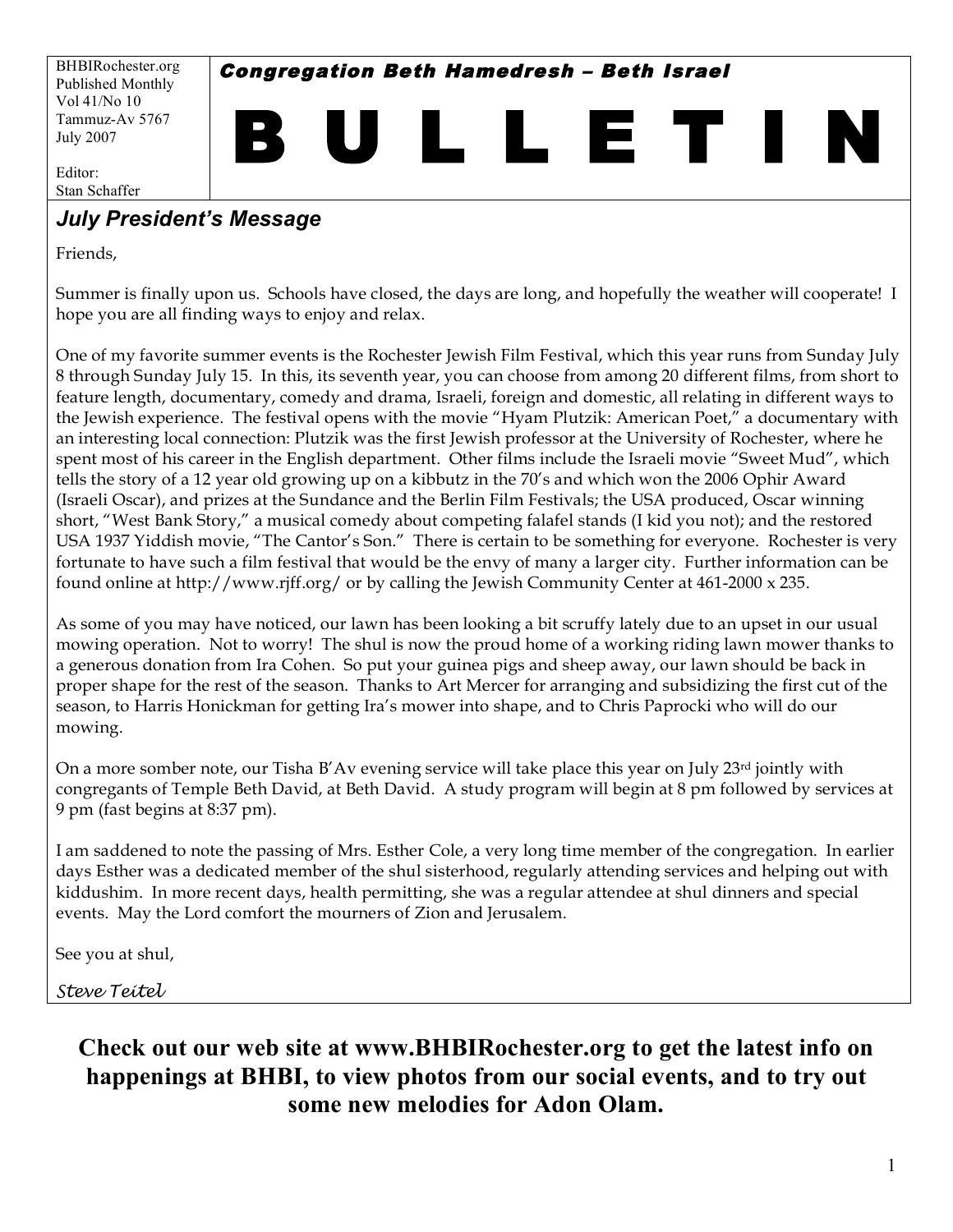# **BHBI CALENDAR OF EVENTS – July 2007**

| Sunday    | July 1  | 9:00 AM | Service, Discussion                                                                                                             |
|-----------|---------|---------|---------------------------------------------------------------------------------------------------------------------------------|
| Friday    | July 6  | 8:00 PM | <b>Shabbat Evening Services</b><br>Light candles at 8:34 PM.                                                                    |
| Saturday  | July 7  | 9:30 AM | Torah: Pinchas<br><b>Shabbat Morning Service</b>                                                                                |
| Sunday    | July 8  | 9:00 AM | Service, Breakfast, Discussion                                                                                                  |
| Monday    | July 9  | 7:30 PM | <b>Board Meeting</b>                                                                                                            |
| Wednesday | July 11 | 7:30 PM | Small Conservative Shul Collaborative Joint Torah Study Session at BHBI                                                         |
| Friday    | July 13 | 8:00 PM | Joint Shabbat Evening Services with Congregants from Temple Beth Am at<br>Beth Am<br>Light candles at 8:30 PM.                  |
| Saturday  | July 14 | 9:30 AM | <b>Shabbat Morning Service</b><br>Torah: Matot-Masei<br>Blessing for the new month                                              |
| Sunday    | July 15 | 9:00 AM | Service, Breakfast, Discussion                                                                                                  |
| Friday    | July 20 | 8:00 PM | <b>Shabbat Evening Services</b><br>Light candles at 8:25 PM.                                                                    |
| Saturday  | July 21 | 9:30 AM | Torah: Devarim<br><b>Shabbat Morning Service</b>                                                                                |
| Sunday    | July 22 | 9:00 AM | Service, Breakfast, Discussion                                                                                                  |
| Monday    | July 23 | 8:00 PM | Joint Tisha B'Av study program and services with Congregants from<br>Temple Beth David at Beth David<br>Fast begins at 8:37 PM. |
| Friday    | July 27 | 8:00 PM | <b>Shabbat Evening Services</b><br>Light candles at 8:19 PM.                                                                    |
| Saturday  | July 28 | 9:30 AM | Torah: Vaetchanan<br><b>Shabbat Morning Service</b>                                                                             |
| Sunday    | July 29 | 9:00 AM | Service, Breakfast, Discussion                                                                                                  |

### **BHBI Officers 2007-2008**

President – Steve Teitel First Vice-President – Leon Metlay Second Vice-President – Judith Mercer Treasurer – Ira Cohen Financial Secretary – Art Mercer Recording Secretary – Stan Schaffer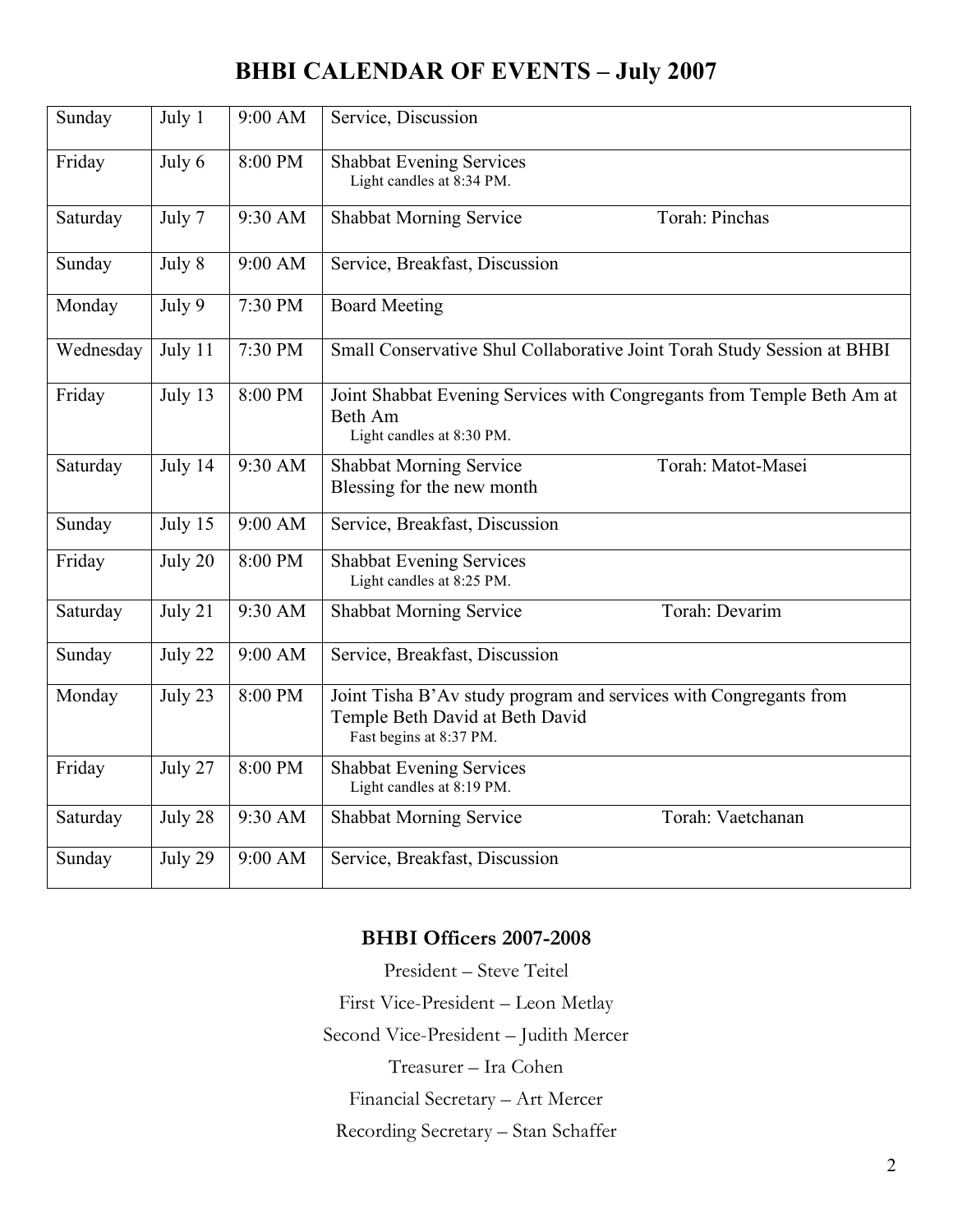# **THANK YOU TO OUR KIDDUSH SPONSORS FOR THE MONTH OF JUNE**

- June 2 The Congregation
- June 9 Phil and Annette Garver in memory of Freade Kaplan Woods
- June 16 The Congregation
- June 23 Nina Klionsky and Leon Metlay in honor of their niece, Robyn's graduation from high school
- June 30 The Congregation

## **TO OUR DONORS -- THANK YOU FOR YOUR GENEROSITY!**

### **GENERAL FUND**

Get well soon to Simon Finkelman *Lyn Michaels and Maxine Gold*

> In memory of Esther Cole *Lyn and Jeff Springut*

> In memory of Esther Cole *Dr. Jack Presberg*

### **DO YOU HAVE FRIENDS WHO ARE UNAFFILIATED?**

Tell them about BHBI and invite them to attend our services – they will be sure to get a wonderful welcome. We would also be happy to add them to our bulletin distribution list and send them information about BHBI. Give their contact information to Harris Honickman, Stan Schaffer or Leon Metlay who will put them on the mailing list.

#### **TORAH STUDY**

Join friends from BHBI, Temple Beth Am and Temple Beth David for an interesting evening of Torah Study at BHBI at 7:30 p.m. on Wednesday, July 11th.

#### **GET WELL SOON**

To Simon and Ella Finkelman, who are both getting rehabilitation at the Jewish Home, Simon after a stroke and Ella after a fall. They would appreciate visitors.

**So far our** *TOPS* **Gift Card fundraiser has been quite successful. Remember,** *TOPS* **Gift Cards are now available through BHBI in \$50 denominations.**

> **To purchase** *TOPS* **Gift Cards, contact Stan Schaffer at 473-8072 or by e-mail at stanschaffer@frontiernet.net**

#### **REMEMBER OUR SHUT-INS**

Please give our elderly members who are shut-ins a call. They would appreciate hearing from you!

#### **AMAZON.COM**

The next time that you want to buy something from Amazon.com, go to the BHBI web page at www.BHBIRochester.org and click on the Amazon.com link. BHBI gets a percentage of the purchase price each time you link to Amazon.com from our web page. Buy at Amazon.com and support BHBI at the same time!!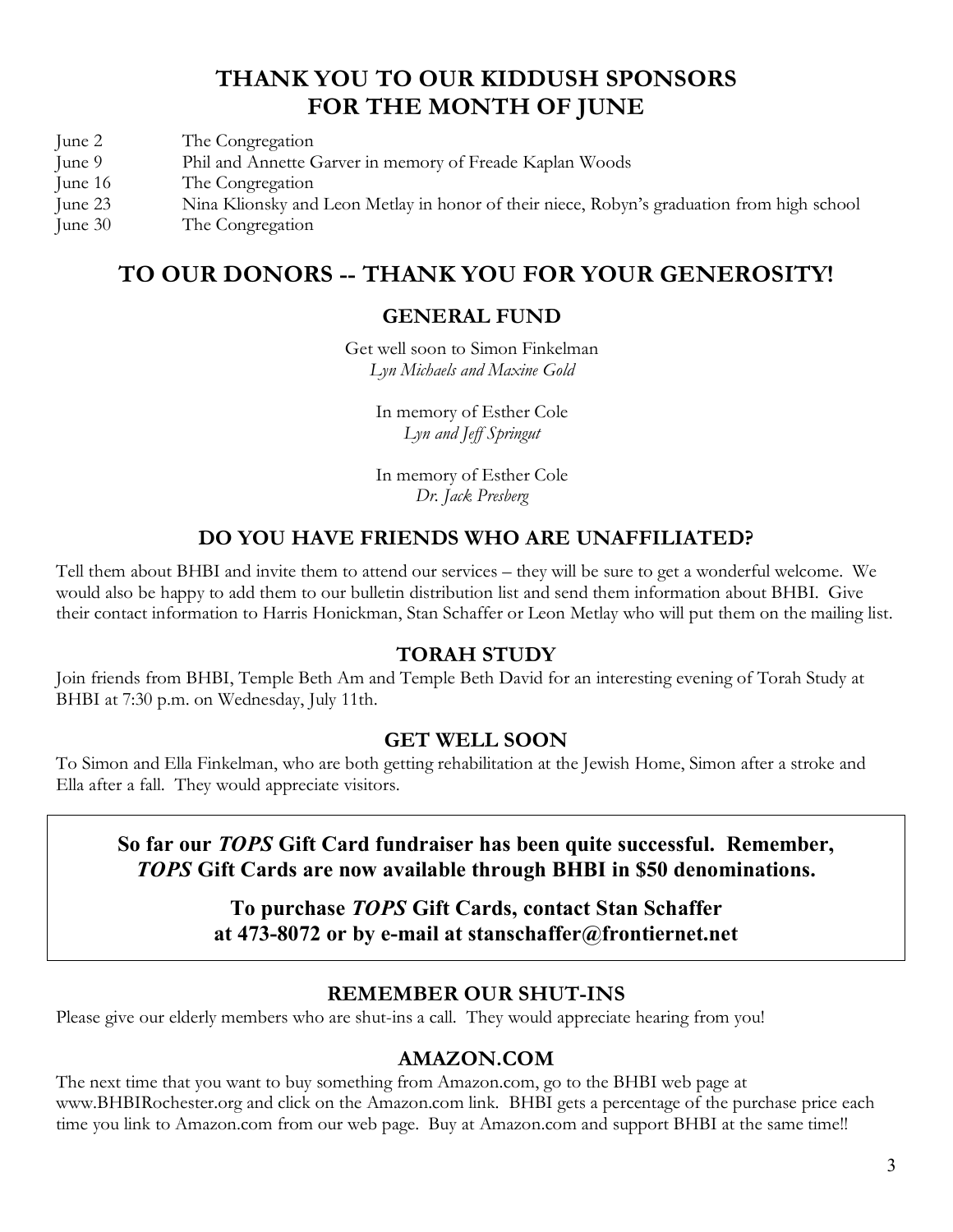# **EVENTS IN THE JEWISH COMMUNITY**

The Rochester Jewish Film Festival will be held July 8th – 15th. The following films will be screened:

| Hyam Plutzik: American Poet                 | 7/8  | $1:30 \text{ pm}$ |
|---------------------------------------------|------|-------------------|
| Hebrew Lesson                               | 7/8  | $3:30 \text{ pm}$ |
| The First Time I Was Twenty/West Bank Story | 7/8  | $7:15$ pm         |
| Rape of Europa                              | 7/9  | $6:15$ pm         |
| Close to Home                               | 7/9  | $9:00 \text{ pm}$ |
| KZ/Pigeon                                   | 7/10 | $6:15$ pm         |
| Gorgeous!                                   | 7/10 | $9:00 \text{ pm}$ |
| More than 1,000 Words                       | 7/11 | $6:30$ pm         |
| Sweet Mud                                   | 7/11 | $9:00 \text{ pm}$ |
| The Cantor's Son                            | 7/12 | $2:00$ pm         |
| Yippee/The $10^{th}$ Man                    | 7/12 | $6:30$ pm         |
| Three Mothers                               | 7/12 | $9:00 \text{ pm}$ |
| Wrestling with Angels                       | 7/14 | $7:30 \text{ pm}$ |
| Wrestling with Angels                       | 7/14 | $10:00$ pm        |
| Sendak: Animation for Children              | 7/15 | $11:00$ am        |
| Toots/Under the Roller Coaster              | 7/15 | $4:00 \text{ pm}$ |
| Dear Mr. Waldman                            | 7/15 | $7:30 \text{ pm}$ |
|                                             |      |                   |

For tickets to the various films being shown at the festival, call the JCC at 461-2000 x235.

The JCC is asking for family or individual photos taken between Rosh Hashanah 2006 and Rosh Hashanah 2007 for their Jewish Faces of Rochester exhibition. You are invited to submit a 4" by 6" photo on photographic paper. Please write your name on the back of the photo. Unfortunately photos cannot be returned. They should be dropped off at the main desk at the JCC or sent to: Phyllis Kasdin, JCC of Greater Rochester, 1200 Edgewood Ave., Rochester, NY 14618.



# **AMERICAN JEWISH HISTORY QUIZ**

Test your knowledge and check your answers on page 6

- 1. George Washington made his famous statement "To bigotry no sanction, to persecution no assistance…" in a thank you letter to the congregation following his visit to a synagogue in this city. Name the city. a) New York b) Philadelphia c) Newport, RI d) Boston
- 2. The first Jews to settle in what later was to become the United States came from which country? a) Germany b) Russia c) Spain d) Brazil
- 3. This lawyer and ardent Zionist became the first Jewish justice of the US Supreme Court. Name him. a) Felix Frankfurter b) Louis Brandeis c) Arthur Goldberg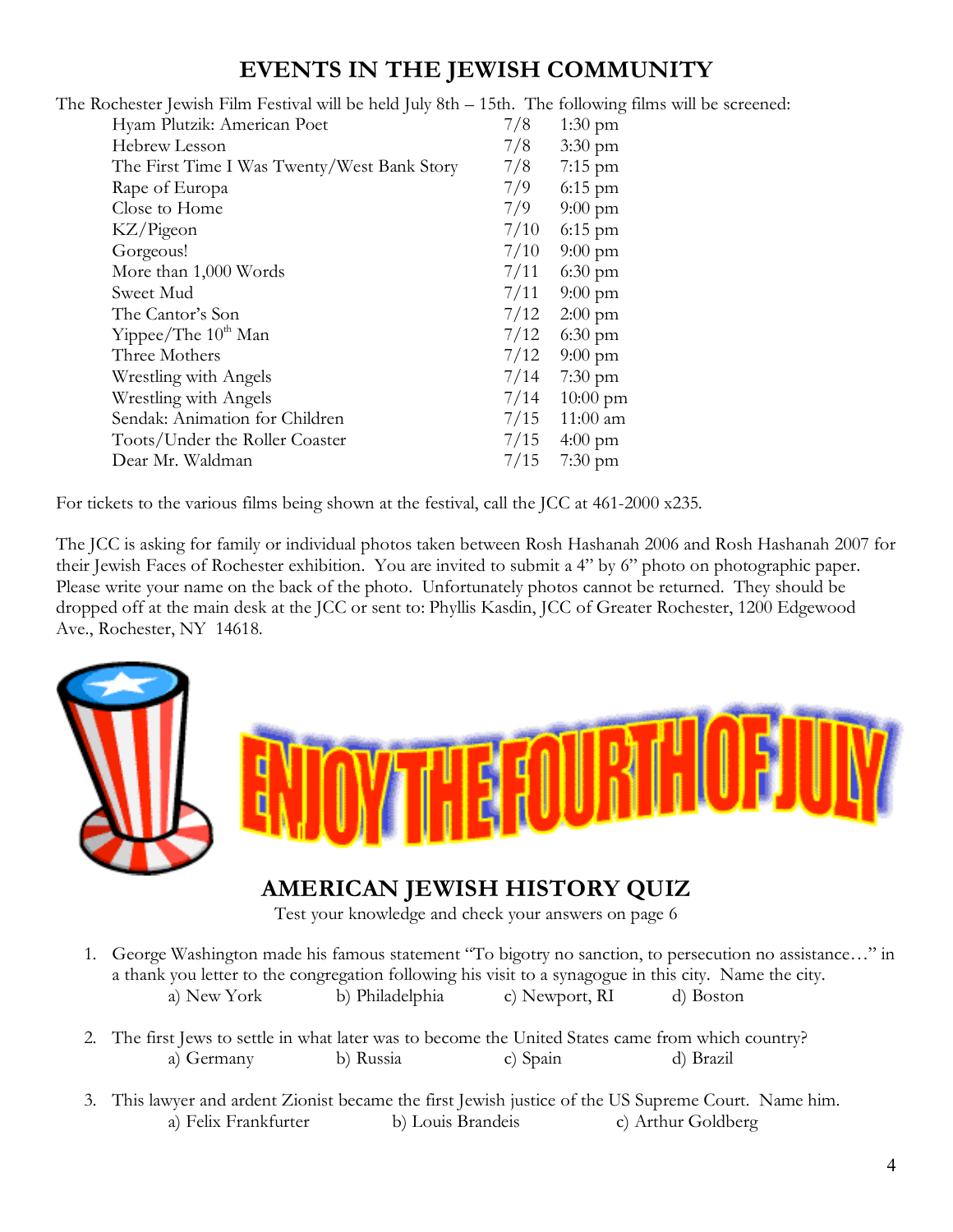# **YAHRZEITS**

At the following Shabbat Services, we will read the names of our late loved ones whose Yahrzeits will occur on that Shabbat or during the following week.

| July 6-7            | Tammuz | July 13-14         | Tammuz/ | July 20-21         | Av | July 27-28           | Av |
|---------------------|--------|--------------------|---------|--------------------|----|----------------------|----|
|                     |        |                    | Av      |                    |    |                      |    |
| Louis Edelson*      | 21     | Hyman              |         | Anna Berman*       | 8  | Frank Carper*        | 13 |
| Bernard Sallerson*  | 21     | Tannenbaum*        | 28      | George Cohen*      | 8  | Sarah R. Spector*    | 13 |
| Max Goodman*        | 23     | Celia Silverstein* | 29      | William Aaron      |    | Samuel Gross         | 15 |
| David Gordon*       | 23     | Sydney Gold        |         | Bernstein*         | 9  | Abraham Heyman*      | 17 |
| Nelli Ahuva Metlay* | 24     | Louis Schiff*      |         | Haim Menachem Levy | 12 | Phillip Boyarsky*    | 18 |
| Ira Edward Potter*  | 24     | Ray Bloch          |         | Hyman Silverman*   | 12 |                      |    |
| Thelma Ring Smith*  | 25     | Benjamin Bobb      |         |                    |    |                      |    |
| Louise Schulman     | 26     | Joseph Greenbaum*  |         |                    |    |                      |    |
| Irwin Bertman*      | 27     | Moses Berkowitz*   |         |                    |    | * Denotes name       |    |
| Mark Rose           | 27     | Dave Kovel         |         |                    |    | memorialized on      |    |
| Abraham Schriba*    | 27     | Kathy Shur*        |         |                    |    | <b>BHBI</b> Memorial |    |
| Ida M. Weiss        | 27     |                    |         |                    |    | Plaque               |    |
|                     |        |                    |         |                    |    |                      |    |

We pray that our mourners will be comforted among all the mourners of Zion and Jerusalem and that the memory of the

deceased continues to be a blessing to all who knew them.

# **MEMORIAL PLAQUES**

Several memorial plaques have recently been added to our memorial boards. You can also memorialize a friend or loved one by purchasing a BHBI memorial plaque. For more information, contact Stan Schaffer at 473-8072 or stanschaffer@frontiernet.net

# **Please Support Our Advertisers**